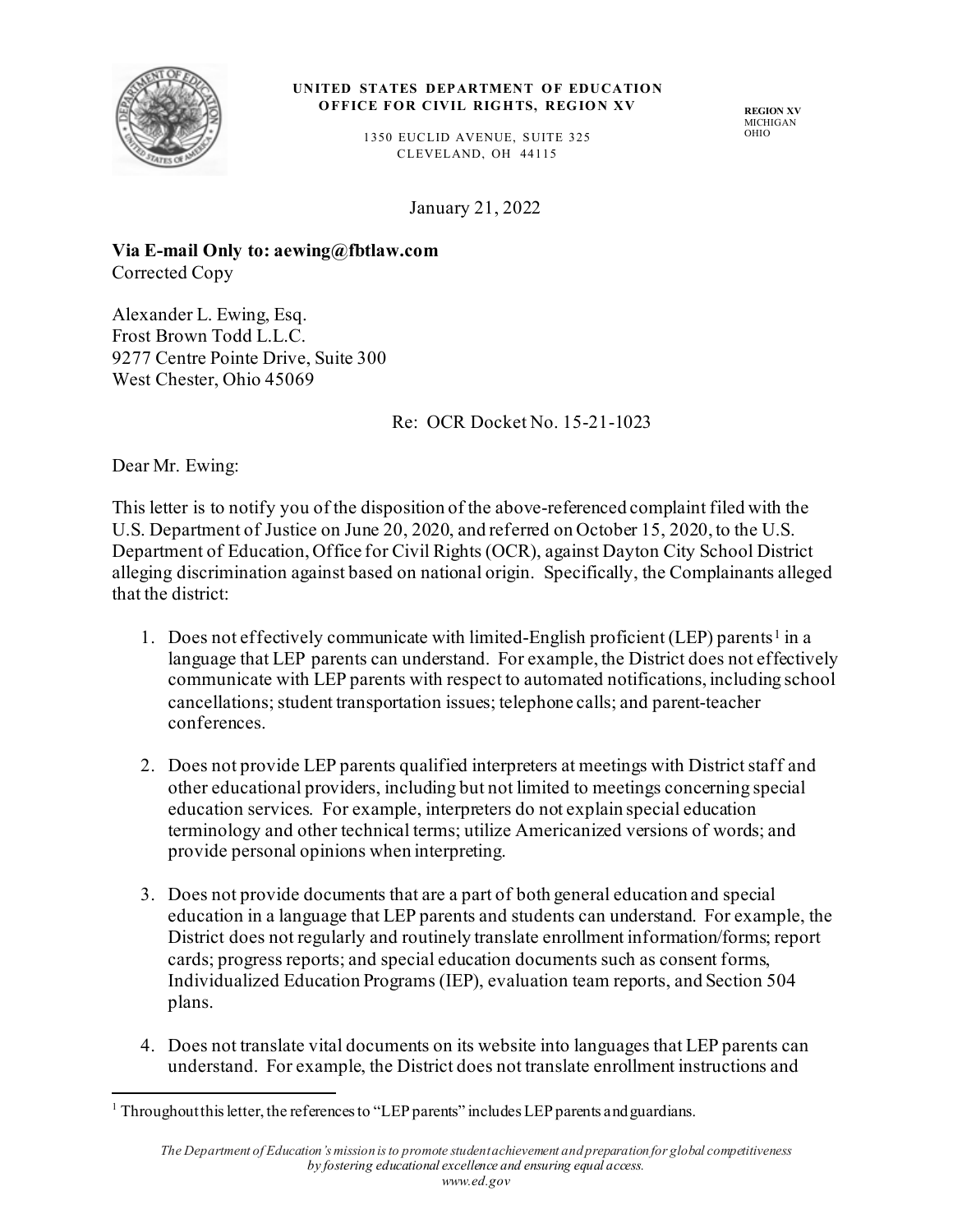forms; the student code of conduct; board policies; District calendars; and transportation information on its website.

OCR enforces Title VI of the Civil Rights Act of 1964 (Title VI), 42 U.S.C. § 2000d *et seq.*, and its implementing regulation at 34 C.F.R. Part 100, which prohibit discrimination on the basis of race, color, or national origin by recipients of federal financial assistance. As a recipient of federal financial assistance from the Department the District is subject to this law.

Based on the complaint allegations, OCR opened an investigation of the following legal issue: whether the District denied national-origin minority LEP parents and students meaningful communication of school-related information in a language the parents and students could understand and thus subjected the parents and students to discrimination on the basis of national origin in violation of the Title VI implementing regulation at 34 C.F.R. § 100.3.

During its investigation to date, OCR reviewed documentation provided by the Complainants and the District, interviewed the Complainants and multiple Complainant and District witnesses, and reviewed information available on the District's website.

The District provided OCR with information regarding the home and native languages spoken by District families. According to that information, the following six languages other than English represented the highest percentages of home/native speakers: Spanish, Swahili, Kinyarwanda, Arabic/Maslait, Turkish, Tigrinya. According to the 2019-2020 Ohio Department of Education Report Card for the District, its enrollment was 12,467, with 1,277 (10.2%) students identified as "English Learner."

Regarding allegation #1, the Complainants alleged that multiple LEP parents were not informed about parent-teacher conferences in a timely manner in a language they understood, which prohibited them from participating. Complainant witnesses said the District does not translate announcements such as snow days into Spanish and that bus notifications, early closings, and robo-calls are all provided in English. One example provided to OCR was that the District's extended fall break was announced on or around November 20, 2020, in English only.

Regarding allegation #2, the Complainants alleged generally that LEP parents have difficulty reaching someone in the District that speaks a language they understand. One Spanish-speaking LEP parent said she could not speak with anyone in Spanish when she went to her child's school. One witness said the quality of the interpreter services is inconsistent and depends on the staff member that answers the phone. For example, she said if an LEP parent contacts the transportation department the staff will hang up rather than speak with the LEP parent.

The Complainants also alleged that, when interpreters are provided (including through the District's contracted interpreter services), the quality of the services provided can be inadequate, particularly with respect to words and acronyms used during special education meetings. One witness said interpreters repeat technical terms without attempting to break the interpretation down in a way that LEP families can understand. She also said staff members are not trained on how to properly utilize interpreter services. For example, she said they will read an entire page of information from an IEP without slowing down for the interpreter to translate the information.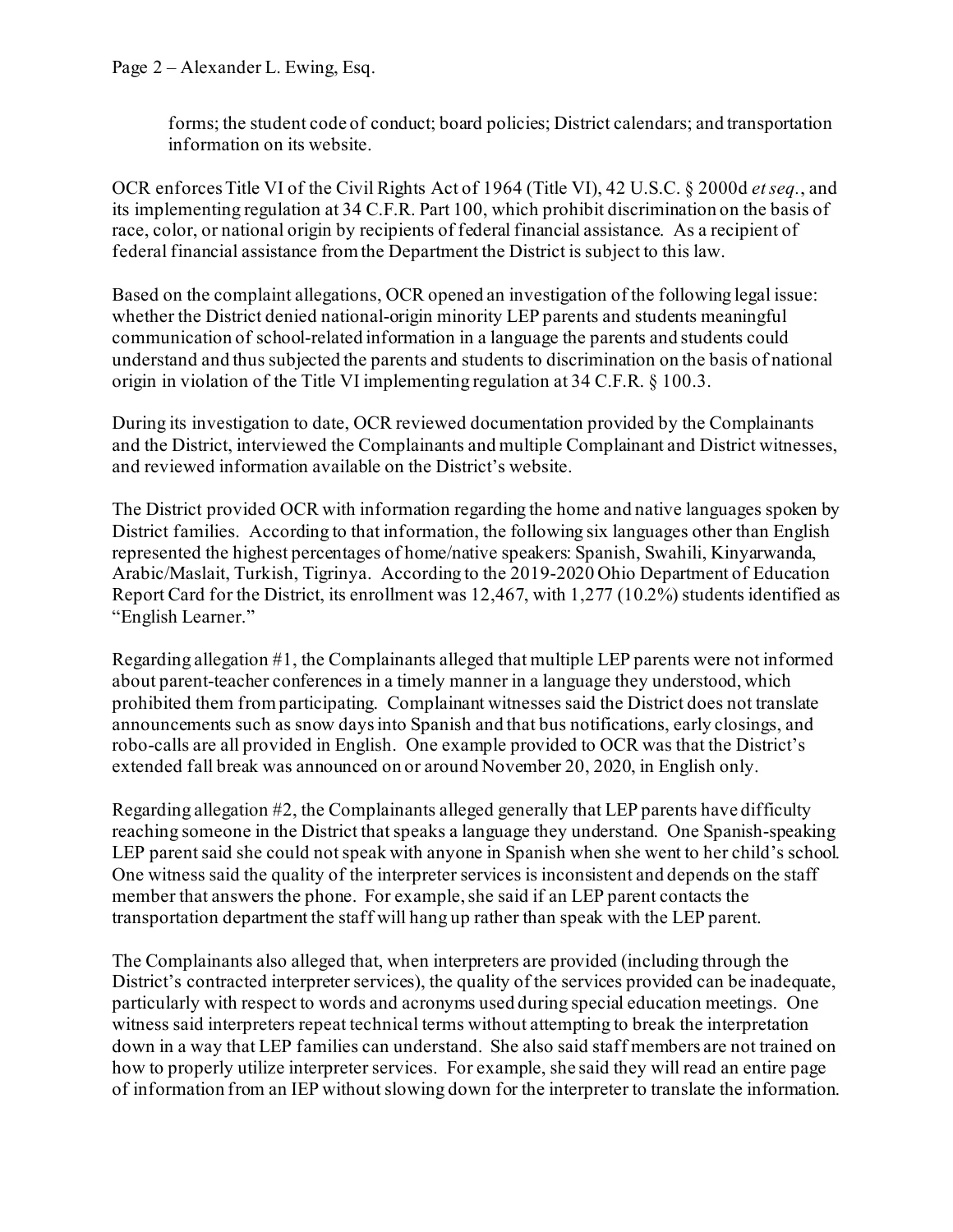One LEP parent witness acknowledged that, initially, the District only communicated with her in English but, after she complained in or around 2019, she has not had a problem with language assistance. Another LEP parent said the District did have an interpreter on the phone with her in late 2020 so she could talk to her child's teacher—she said that was the first time the District had provided an interpreter for her.

Regarding allegation #3, the Complainants alleged that the District has not translated important documents and communications to LEP parents, including notices of meetings, announcements, school cancellations, notices of events, health plans, documents related to extracurricular activities, progress reports, report cards, and other routine communications. Most recently, the Complainants alleged that, in April 2021, after having no issues requesting interpretation services for initial conversations with the District, LEP parents of newly enrolled students were initially sent follow-up documents such as the enrollment packet only in English.

The Complainants also alleged that more than one LEP parent received special education evaluation and IEP consent forms, evaluations, IEP Progress Reports, and other IEP documents in English only. One LEP parent witness said the Section 504 plan for her child was only partially translated into Spanish; portions remained in English. The Complainants alleged that the District trained its staff in September 2020 that written translations of special education documents are needed only if they were not orally interpreted at a meeting; a copy of presentation materials entitled "OEC BUILDING CASE MANAGER MEETING" and dated September 16, 2020, was provided to OCR in support.

Multiple Complainant witnesses did state that some documents sent to LEP parents are appropriately translated and described examples of such during the 2020-2021 school year.

Regarding allegation #4, the Complainants alleged that the District's website utilizes Google Translate to translate vital information for parents but, among other alleged issues, does not include languages spoken by some LEP parents in the District, such as Tigrinya. They alleged that most PDFs on the District's website are provided only in English and that PDFs are not translated by Google Translate. In support of their allegation, they provided screen shots from the District's website, including but not limited to the student handbook, school calendar, certain enrollment information, information concerning the gifted identification process, and COVID-19 updates and plans.

In response to OCR's data request, the District provided evidence that it provides interpreter and translation services to LEP parents, including but not limited to copies of translated documents concerning the District's English language learner program, immunization, student testing, and special education. The District provided OCR with a copy of its English Learner Program Handbook (Handbook) that includes a section entitled "Parental Communication." The Handbook states, in part:

Parents, families, and/or guardians of ELs should receive readily understood notices of school programs and activities impacting their child's education. All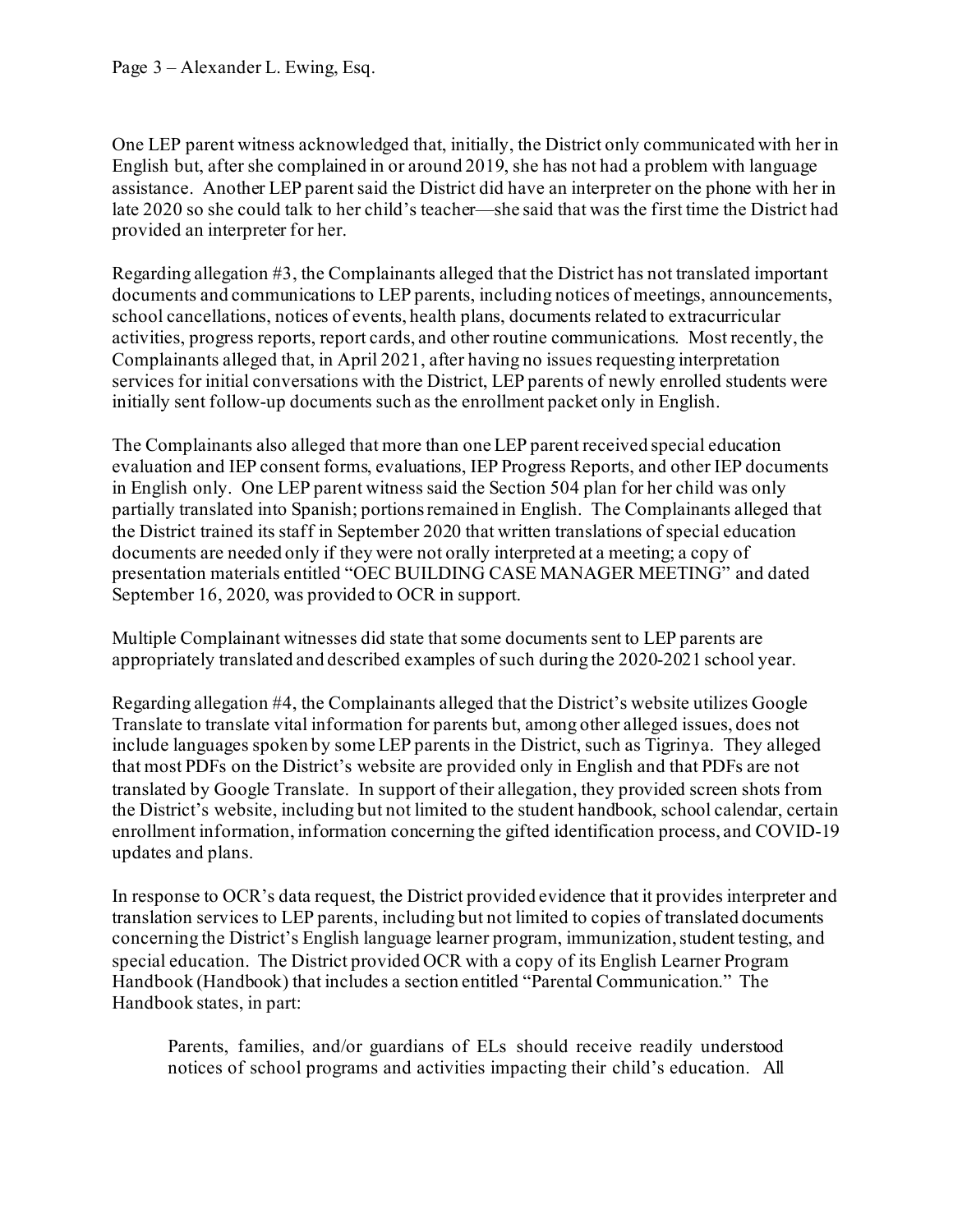DPS staff may use the Interpreting Services (see Appendix for instructions) for quick calls home in any language, anytime.

In daily practice, send written messages home in English and in the home language, when possible. Keep files of these notices with blanks for times and dates. Follow up with a phone call using the interpreter line – any language, anytime!

Translation Services (written)

A generic file of common forms in several languages may be found:

- on the DPS Infonet Document Library under Office of Exceptional Children, ESL Translations
- on Google Drive and shared with each school through the EL Specialist or Point of Contact

If documents that impact more than one school need to be translated, please send the document electronically to the EL Coordinator for evaluation.

The DPS website supports Google translate in several languages, which allows parents and staff to toggle between languages to view the site. Look for the Google icon at the bottom of the homepage.

Interpreter Services (spoken)

The more informed parents are, the more likely it is that they will be able to support their child's learning. The district is obligated to communicate with families in a language they understand.

DPS employs bilingual staff as well as contracts with outside agencies when necessary to ensure communication in the home language.

Please become familiar with using an interpreter and the telephonic language line. The following suggestions may help. [Suggestions follow in Handbook.]

On page 7 of the District's 2020-2021 Student Code of Conduct it states: "Dayton Public Schools has free language assistance available for Limited English Proficiency (LEP) parents with respect to school programs and activities. To be eligible for assistance, a parent does not have to be of limited English proficiency in speaking, reading, writing and comprehending English in order to be considered LEP, but, rather, that it is only necessary that a parent be limited in at least one (1) of these areas in order to be eligible to receive language assistance as needed. Dayton Public Schools will accept a parent's assertion that he or she needs language assistance without requiring additional corroboration." The notice is provided in English, Spanish, Arabic, Swahili, French, and Kinyarwanda/Kirundi.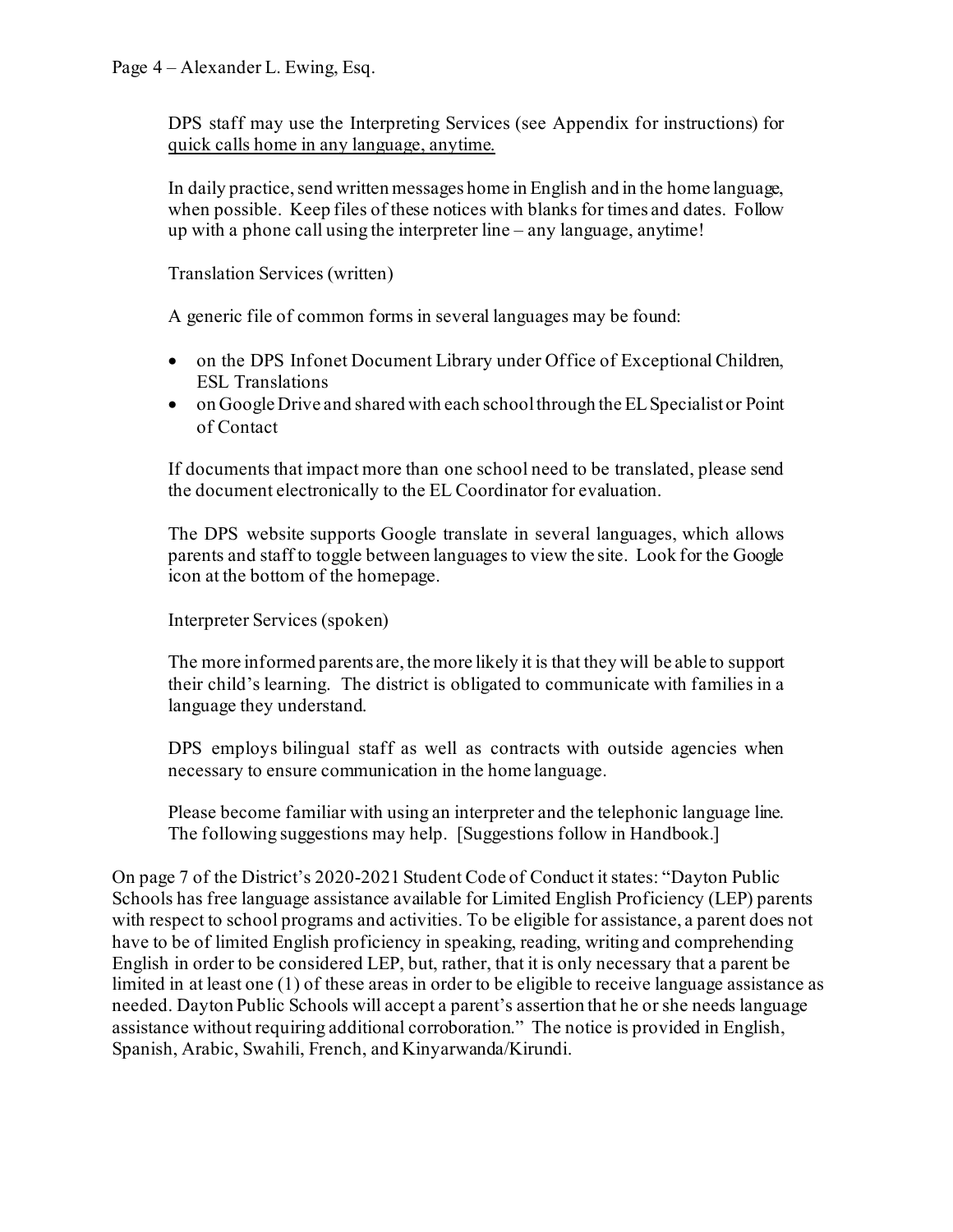In its narrative response, the District said it has systems in place that allow nearly every written communication with LEP parents to be translated into their preferred language. It said, where teachers, schools, or other staff members provide written communications to English speaking families through methods that do not support universal translations, the staff members determine how the information should be communicated to LEP families. If, in the staff member's professional judgment, the written communication should be translated (rather than orally interpreted or otherwise communicated) given the nature of the message, the staff member can contact the ELL Outreach Coordinators for the District and/or the Office of Curriculum, Instruction, and Staff Development, who work with one of the District's contracted services to obtain a translation. The District said its Office for Exceptional Children (OEC), because of independent legal requirements stemming from the Individuals with Disabilities Education Act, has a different practice for obtaining translations of special education documents and interpreters.

District staff interviewed by OCR regarding how and when staff and administrators are trained on the District's LEP parental communication policy indicated staff are provided this information during staff meetings at the beginning of each school year and through an e-mail that is sent to the entire staff. The information that is provided to the staff includes instructions on how to access interpreters on the phone or get a document translated. Staff interviews clarified that the District relies upon the discretion of individual staff members to determine whether written communication to a LEP parent should be translated.

The District contracts with two language service providers to provide oral interpreters and document translations. The District said it relies on its contracted partners to hire, train, assess, and supervise the individuals who provide interpreter and translation services to the District. The District does not have its own procedure for assessing and evaluating the competency levels of individuals that provide interpreter and/or translation services and does not currently provide a method for staff, parents, and/or students to give feedback on interpreter and/or translator services.

The District told OCR that its website can be translated into over 103 different languages and that it uses the ParentSquare application that automatically translates documents and messages. OCR reviewed the District's website and a drop-down menu for language selection appears at the top of the District's website. OCR noted, however, that multiple documents on the District's website (particularly PDFs) do not translate to other languages using this method.

Under Section 302 of OCR's *Case Processing Manual*, allegations under investigation may be resolved at any time when, prior to the issuance of a final investigative determination, the recipient expresses an interest in resolving the allegations and OCR determines that it is appropriate to resolve them because OCR's investigation has identified concerns that can be addressed through a resolution agreement. In this case, the District expressed an interest in resolving the allegations prior to the conclusion of OCR's investigation and OCR determined resolution was appropriate. On January 20, 2022, the District signed the enclosed Resolution Agreement, which, when fully implemented, will address all of the allegations in the complaint. OCR will monitor the implementation of the Resolution Agreement.